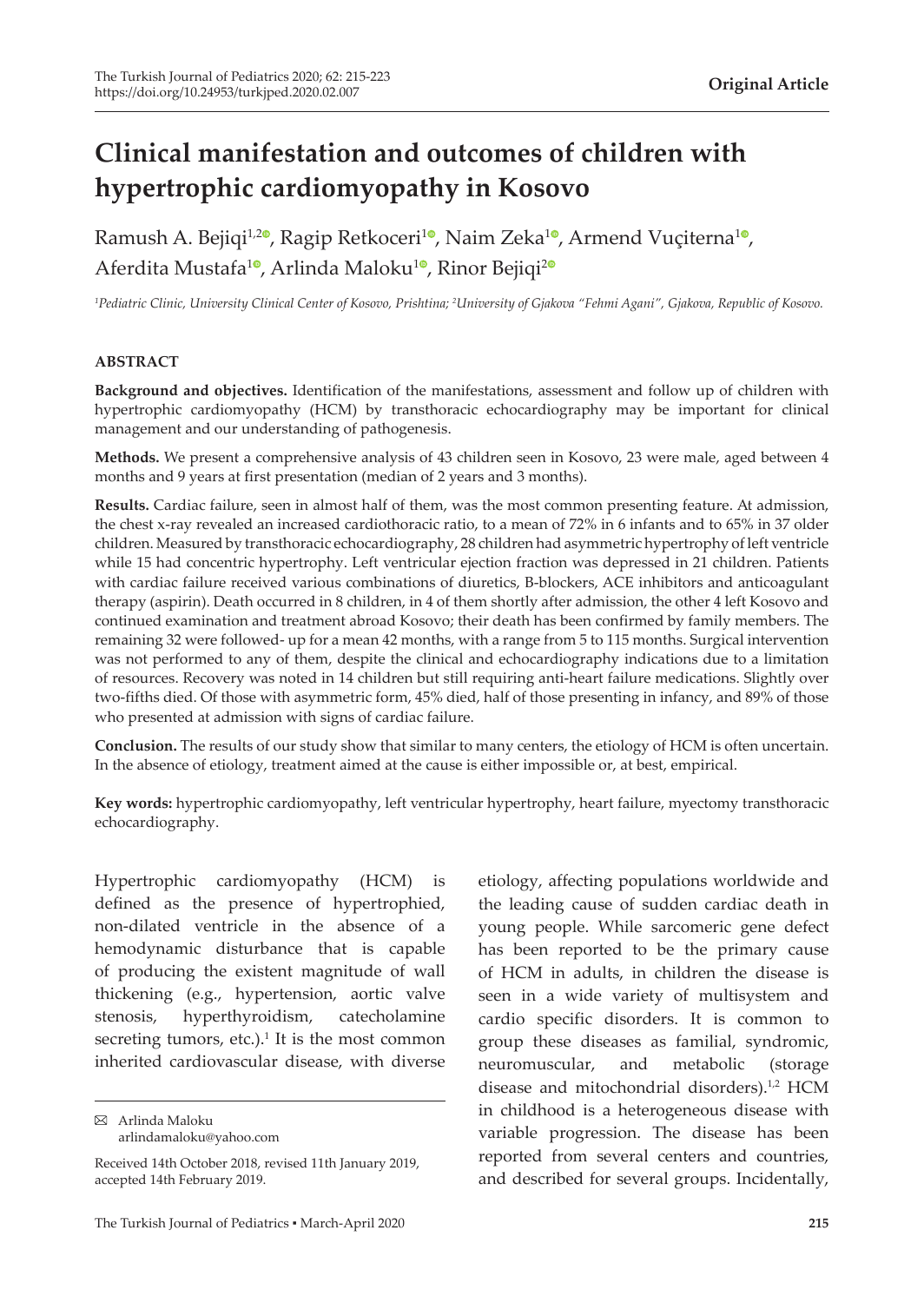|                    |      | . .          |          |                            |
|--------------------|------|--------------|----------|----------------------------|
| Leadauthor         | Year | Country      | Etiology | $N^{\circ}$ of patients    |
| Heinrich K         | 1995 | Germany, USA | mixed    | 600                        |
| CecchiFs           | 1995 | Italy        | mixed    | 202 (134 > older 15 years) |
| Alan W.N           | 1996 | Australia    | mixed    | 80                         |
| Sanae Mi           | 1998 | Japan        | mixed    | 309                        |
| Barry J. Maron     | 2000 | USA, Italy   | mixed    | 744                        |
| Steven D. Colan    | 2007 | USA.         | mixed    | 855                        |
| Cristina Basso     | 2009 | Italy, USA   | mixed    | 115                        |
| JoseOliva-Sandoval | 2010 | Spain        | mixed    | 152                        |
| Georgios K Efthim  | 2010 | Greece       | mixed    | 380                        |

**Table I.** Summary of some publications on childhood hypertrophic cardiomyopathy.

most of the reports have drawn attention to the generally severe course of the disease, especially to its unsatisfactory response to standard antiheart failure therapy (Table I).<sup>3</sup> Reports have mostly come from tertiary centers, raising the possibility of a selection bias in favor of very sick children. Unfortunately, reports from Balkan countries on the disease are still scanty.

The aim of this article is to present a diagnostic approach, treatment and outcome of children with HCM in Kosovo, as a small country with limited technical and human resources, and to compare our findings with recent publications in this field. The objective of this study was to provide an account of children with HCM as seen in the country of Kosovo, diagnosed by echocardiography and analyzing the data of 43 patients, registered at the Unit of Cardiology, from January 2007 to December 2017, aged from 21 days (3 weeks) to 9 years.

# **Material and Methods**

Pediatric Clinic in Prishtina, part of the University Clinical Center of Kosovo in Prishtina, Kosovo, provides pediatric cardiology services, of secondary and tertiary level. Practically, all children with known or suspected cardiac disease are referred to our institution from the regional hospitals for cardiac evaluation and care. This system has enabled us to build a database and provide services to virtually all patients with pediatric cardiac disease in Kosovo. This project is part of data relating to

HCM that forms the material for this study, which aimed to provide an account of the disease as seen in Kosovo. The study protocol was approved by the Medical Ethics Committee of the University Clinical Center of Kosovo in Prishtina (1098/26.07.2018). Written informed consent was obtained from all patients.

# *The field of the research*

We commenced our study in January 2007, where summaries of patients with cardiac disease were recorded in the database of the cardiology department. Two pediatric cardiologists in the Department of Cardiology evaluated cardiological examinations, where 43 children fulfilled the standard criteria for the diagnosis of HCM, and they present the subjects of this study. Prior to the examination, weight and stature were recorded and the body surface area was calculated by the Dubois and Dubois formula. None of the patients were receiving cardiovascular medication at the time of admission. The evaluation of each child comprised a short familiar and personal history, physical examination, chest radiography, electrocardiogram, and trans thoracic echocardiography. Determination of levels of the cardiac enzymes in serum was not considered a critical investigation. Echocardiography evaluation was performed in all patients, at presentation and during followup visits by the same two pediatric cardiologists. Follow-up investigations, comprising mostly of electrocardiograms and trans thoracic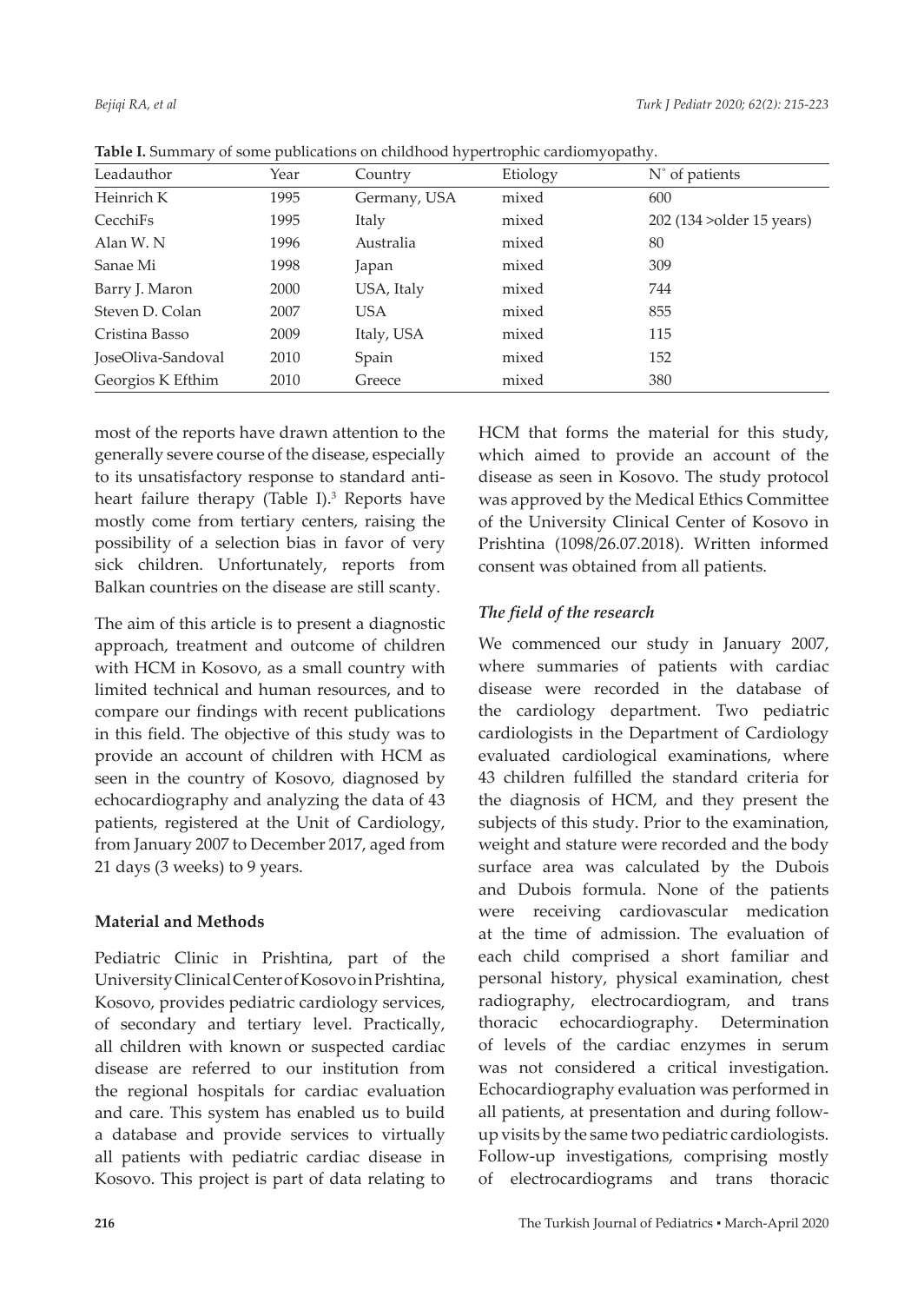echocardiographs, were performed as often as the clinical state warranted. The results obtained are shown in absolute and relative numbers.

## **Results**

Both sexes were affected, with a non-significant predomination of males, there being 23 males (53%) and 20 females (47%). At initial presentation, all patients were aged between 3 weeks and 9 years, the median age being 13 months and mean 22.33 months. Of this number, 8 children(18%) were less than 12 months old, 23 children (53%) aged between one and 5 years, and 12 (28%) were more than 5 years old. To half of them, the reason for cardiac examination was a systolic heart murmur. At admission, the chest x-ray revealed an increased cardiothoracic ratio, to a mean of 72% in 6 infants and to 65% in 38 older children. All of the patients were Kosovar Albanians and citizens of Kosovo.

Twelve children in our study manifested echocardiography signs of LVOT, half of them with asymmetric HCM. Using continual and color Doppler imaging technique, in 11 children at the level of OTLV the pressure gradient (PG) was registered, measuring from 3.2m/s (PG = 41mmHg) to 5.3m/s (PG =112 mmHg).

Of our overall group, 4 children died shortly after admission, and 4 children died while being treated abroad, with signs of arrhythmia or sudden death, despite therapy coverage. Five of them were with positive family history of cardiomyopathy.

The children who died in Kosovo were 3 males and 1 female, the youngest child died at age 26 months, the other at age 32 months, 3yaers and 4 months and 6 years and 2 months (Table II) . Four 4 children died while being treated abroad, with signs of arrhythmia or sudden death, despite therapy coverage. Five of them were with positive family history of cardiomyopathy.

# *Etiology*

In 18 children (41%), siblings had reportedly suffered from the same disease, and these patients were categorized as being familial. Four of them (three males and one female) were cousins, 16 members of this family were suffering from HCM. Eight of them died during this period (one child and six adults),

**Table II.** Age at diagnosis, standard and antiarrhythmic drugs and age at death of children with HCM at our study.

| Initials of children | Age at<br>diagnosis | Standard medical therapy                           | Antiarrhythmic therapy | Age at death |
|----------------------|---------------------|----------------------------------------------------|------------------------|--------------|
| B.L.                 | 19 months           | Kaptopril/Enalapirl Furosemide, Flecainide (start) |                        | 32 months    |
| (male)               |                     | Aspirin Spironolactone                             | Amiodarone (continue)  |              |
| B.A                  |                     | Enalapirl, Furosemide,                             | Sotalol (start)        | 26 months    |
| (female)             | 11 months           | Aspirin Spironolactone                             | Felcainide (continue)  |              |
| A.S                  | 8 months            | Kaptopril Furosemide,                              | Atenolol (start) +     | 3 years      |
| (male)               |                     | Aspirin Spironolactone                             | Amiodarone             | 4 months     |
| S.D.                 | 33 months           | Enalapirl, Furosemide,                             | Sotalol (start) +      | 6 years      |
| (male)               |                     | Aspirin Spironolactone                             | Amiodarone             | 2 months     |
| R.D.                 | 4 years 5           | Enalapirl, Furosemide                              | Flecainide             | Left Kosovo  |
| (male)               | months              |                                                    |                        |              |
| I.R.                 |                     |                                                    | Amiodarone (start)     | Left Kosovo  |
| (male)               | 6 years             | Kaptopril Furosemide, Aspirin                      | Propafenone (continue) |              |
| T. R.                | 5 years 6           |                                                    | Sotalol                | Left Kosovo  |
| (female)             | months              | Kaptopril Furosemide                               |                        |              |
| O.B.                 | 3 years 8           |                                                    | Propafenone (start)    | Left Kosovo  |
| (female)             | months              | Enalapirl, Furosemide                              | Amiodarone (continue)  |              |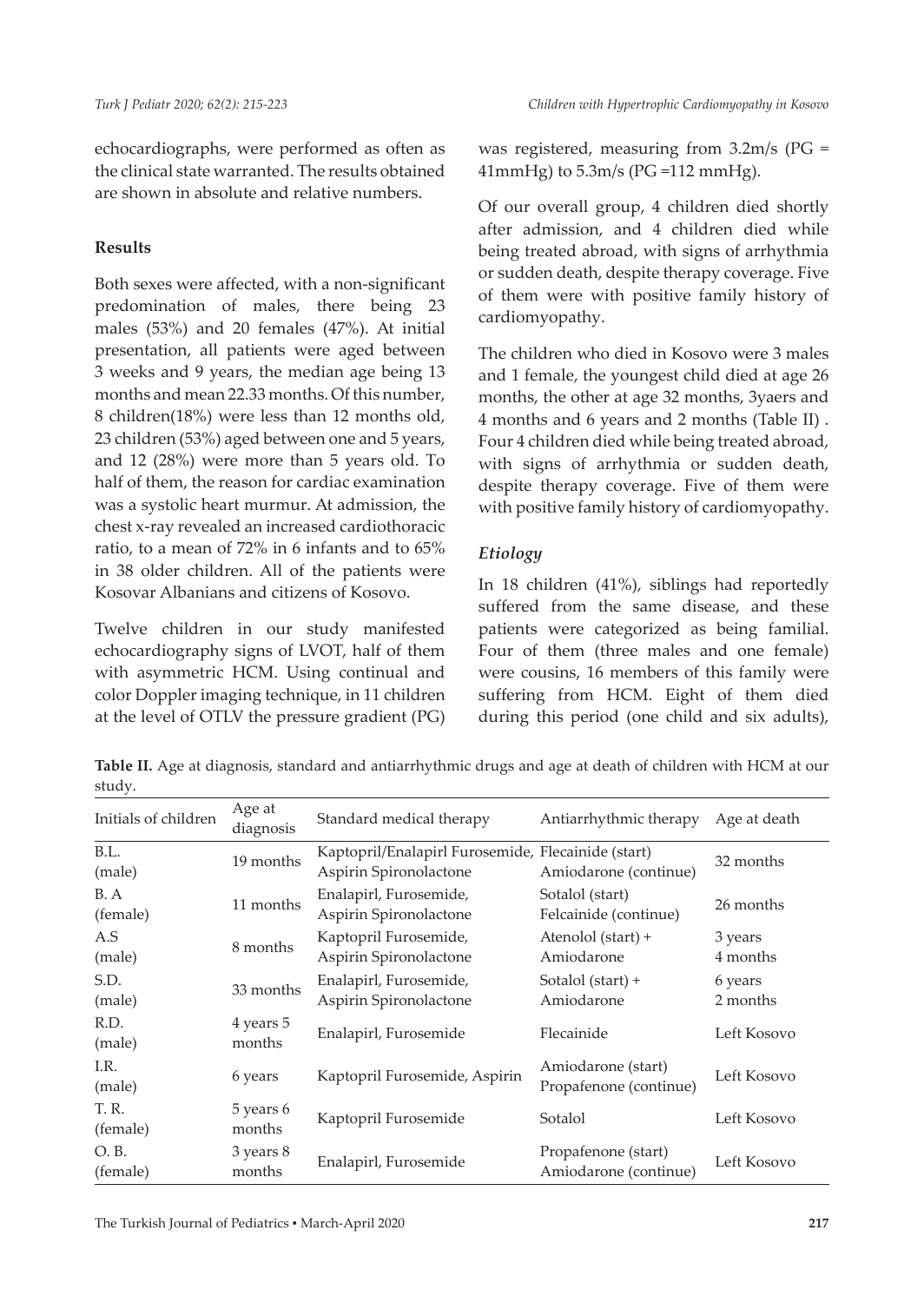and all had sudden death. Four children (9%) had LEOPARD syndrome disease, but without pulmonary hypertension. In the remaining patients, etiology of HCM was unknown.

#### *Clinical state at presentation*

At presentation, we found evidence of congestive heart failure in 4 children, in 12 children an atypical heart murmur was noted during the routine examination, while, the remaining 27 were referred for cardiac examination following radiographic findings and disturbances in cardiothoracic ratio. The cardiothoracic ratio in this group of children ranged from 44 to 76%

with a mean of 58%. In 26 other children, in whom the ratio could accurately be evaluated, it ranged from 59 to 77, with a mean of 65%. In Fig. 1. we presented the echocardiography of the patient with hypertrophic cardiomyopathy.

#### *Medication*

All 4 children who presented with cardiac failure received various combinations of standard anti-heart failure drugs. Later in the course of the disease, 3 children received infusions of Amiodarone when they developed ventricular rhythm disturbances and became critically ill. Furosemide and Spironolactone



Fig. 1. Screening strategies for hypertrophic cardiomyopathy at each stage of disease.<sup>10</sup>

- Surgical myectomy or alcohol catheter based ablation - Heart transplant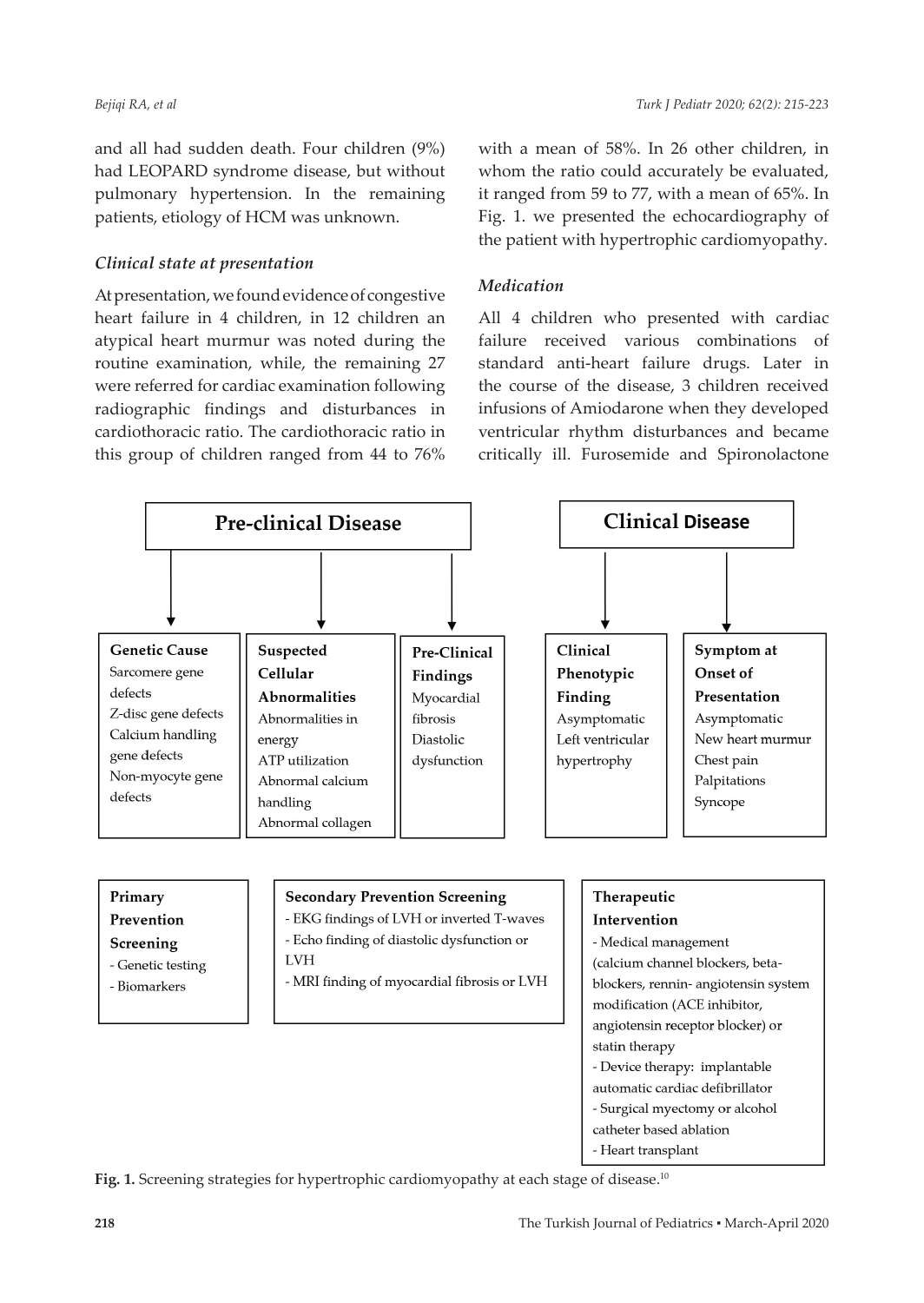were standard part of the therapy during the whole time of hospitalization. Twentyeight children, including 4 children with signs of cardiac failure, received Captopril and 8 of them developed a Captopril-induced intolerable cough, which necessitated the drug replacement by Enalapril. Initially, all patients were treated with a ß-blockers (Propranolol, Atenolol or Sotalol), while Carvedilol was additionally administrated in 4 children, because intolerable hypotension developed. Standard oral antiarrhythmic therapy was based on the using one of oral antiarrhythmic medication (Propafenone, Flecainide, Sotalol or Amiodarone). In 28 patients we instituted empirical treatment with Aspirin.

#### **Discussion**

Hypertrophic cardiomyopathy (HCM) is an important disease affecting populations worldwide. It is the most common inherited cardiovascular disorder and the leading cause of sudden death in young people. Several community-based epidemiologic studies have estimated the risk of sudden cardiac death in teenagers and young adults with HCM to be approximately 1% per year.<sup>4</sup> Associated risk factors for sudden cardiac death include: A family history of HCM related premature

death, unexplained syncope, a hypotensive or attenuated blood pressure response to exercise, recurrent no sustained ventricular tachycardia and massive left ventricular hypertrophy (a wall thickness > 3 cm). The prevalence of HCM has been estimated to be at most 0.2% in the United States, affecting about 1 in every 500 adults. Based on the data of the high incidence of HCM and often cause of the sudden death some countries have applied screening for HCM as routine examination.<sup>5</sup>

The primary purpose of screening for HCM is to identify affected children before they experience sudden death. Early recognition of the disease, either in the pre-clinical stage (before left ventricular hypertrophy develops) or in the clinical stage (after left ventricular hypertrophy has developed) may allow for earlier treatment with the potential to alter disease progression. A secondary aim of screening would be to identify family members with either pre-clinical or clinical disease, thus offering them the same therapeutic benefits as offered to the index case. As a result of these phenotypic and age-related variations, any diagnostic or screening strategy for HCM must include a variety of components. These range from simple measures such as personal and family history, the physical examination, electrocardiography or trans thoracic echocardiography (Fig.2).<sup>5,6</sup> More



**Fig. 2.** Parasternal left ventricular long-axis echocardiografic section obtained a patient in diastole (a) and systole (b) with hypertrophic cardiomyopathy.

LV- left ventricle, LA- left atrium, Ao- Aorta, MV- mitral valve.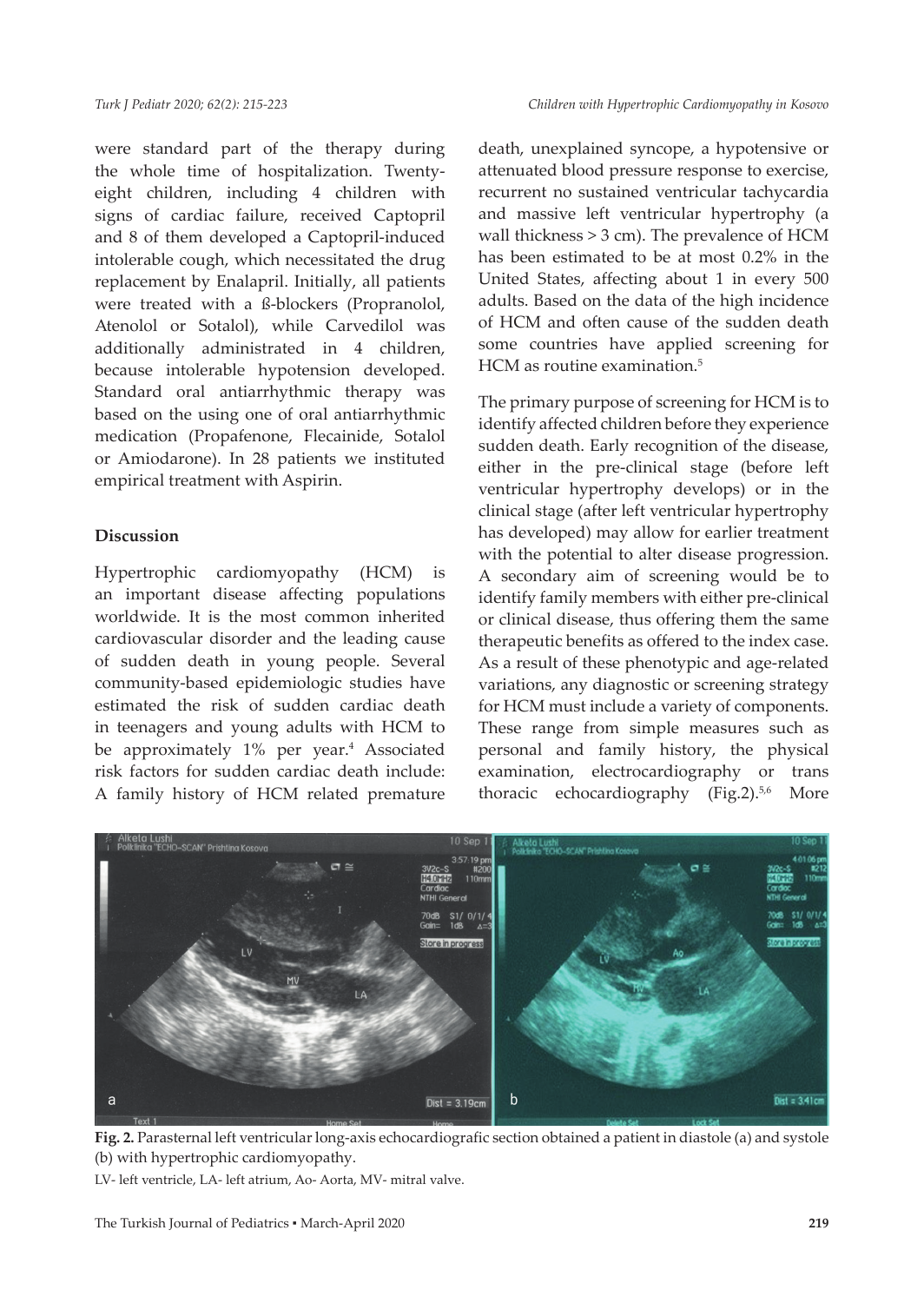complex examinations such as cardiac magnetic resonance imaging, biomarkers, and genetic analyses may be appropriate for diagnosis and care in specific cases. The best application of these many modalities is yet to be determined, and will undoubtedly vary between locations, population and availability.7 During a mean follow-up of 46 months, approximately onefifth of the children died, others improved but continued to require anti-heart failure and antiarrhythmic medications. Also, these figures raise the very important question on why the standard medical treatment of the disease is so frequently.

## *Management of symptoms*

Hypertrophic cardiomyopathy is a complex disease with variation in presentation, symptoms, severity, and response to therapy. Medications are often prescribed to treat symptoms and prevent further complications. Medications such as beta-blockers and calcium channel blockers relax the heart muscle, allowing it to fill better and pump more effectively. Other medications may be prescribed as needed to control heart rate or decrease the occurrence of arrhythmias. The goals of the therapy in HCM are symptom control and prolongation of survival. Symptoms such as chest pain, dyspnea, and exercise intolerance can often be managed medically, and surgery has been successful in certain patient groups.<sup>8</sup> The clinical importance of outflow obstruction to the natural history of HCM and the associated symptoms has been highly controversial. The presence of outflow tract obstruction has not been found to be associated with an increased risk of sudden death; patients with outflow tract obstruction are at greater risk for symptoms and progression to death due to heart failure. Although the ability to define the etiology of HCM has improved over time, this goal still remains elusive.<sup>9</sup>

Despite the recent progress in treating children with HCM therapy based on the use of betablockers, diuretics, calcium channel blockers, antiarrhythmic drugs (Sotalol, Flecainide,

Propafenone, Amiodarone), pacemaker therapy (asynchronous ventricular pacing), implantable cardioverter defibrillator (ICD), in extremely severe forms surgical myectomy and percutaneous radiofrequency septal reduction, survival rate is still low.<sup>3</sup> Our account of HCM, based on our experience at the National Referral Center in Prishtina corroborates the dismal accounts of the disease which have been published previously from other centers.

While many children with HCM are asymptomatic, some typical prognostic profiles are well recognized. One group of patients has symptoms of cardiac failure, including exertional dyspnea, orthopnea, chest pain, and general fatigue. This group of patients has normal or hyper contractile left ventricular function, with or without obstruction of the left ventricular outflow tract (LVOT). While significant obstruction typically causes symptoms, there are also asymptomatic patients who do not have obstructed outflow tract, and symptoms are due to factors such as diastolic dysfunction of the left ventricle, mitral regurgitation or micro vascular dysfunction.<sup>10,11</sup>

A second well recognized group is made up of the patients with atrial fibrillation and its complications, such as embolic stroke. The final group with a typical clinical profile is made up of those who are at risk of sudden cardiac death. Most children in our study with clinical manifestation of HCM belong to the first group (29 children), no child were registered in the second group, and 14 children were registered in the third group, all having family HCM.12

Most of the anatomical abnormalities in HCM can be assessed reliably by trans thoracic echocardiography. These include: Abnormal mitral valve motion, a reduction of the anteroposterior dimension of the left ventricular outflow tract and of the left and right ventricular cavities, increased thickness of the interventricular septum and the posterior left ventricular wall. Comparison of the hemodynamic and echocardiography data showed that some degree of abnormal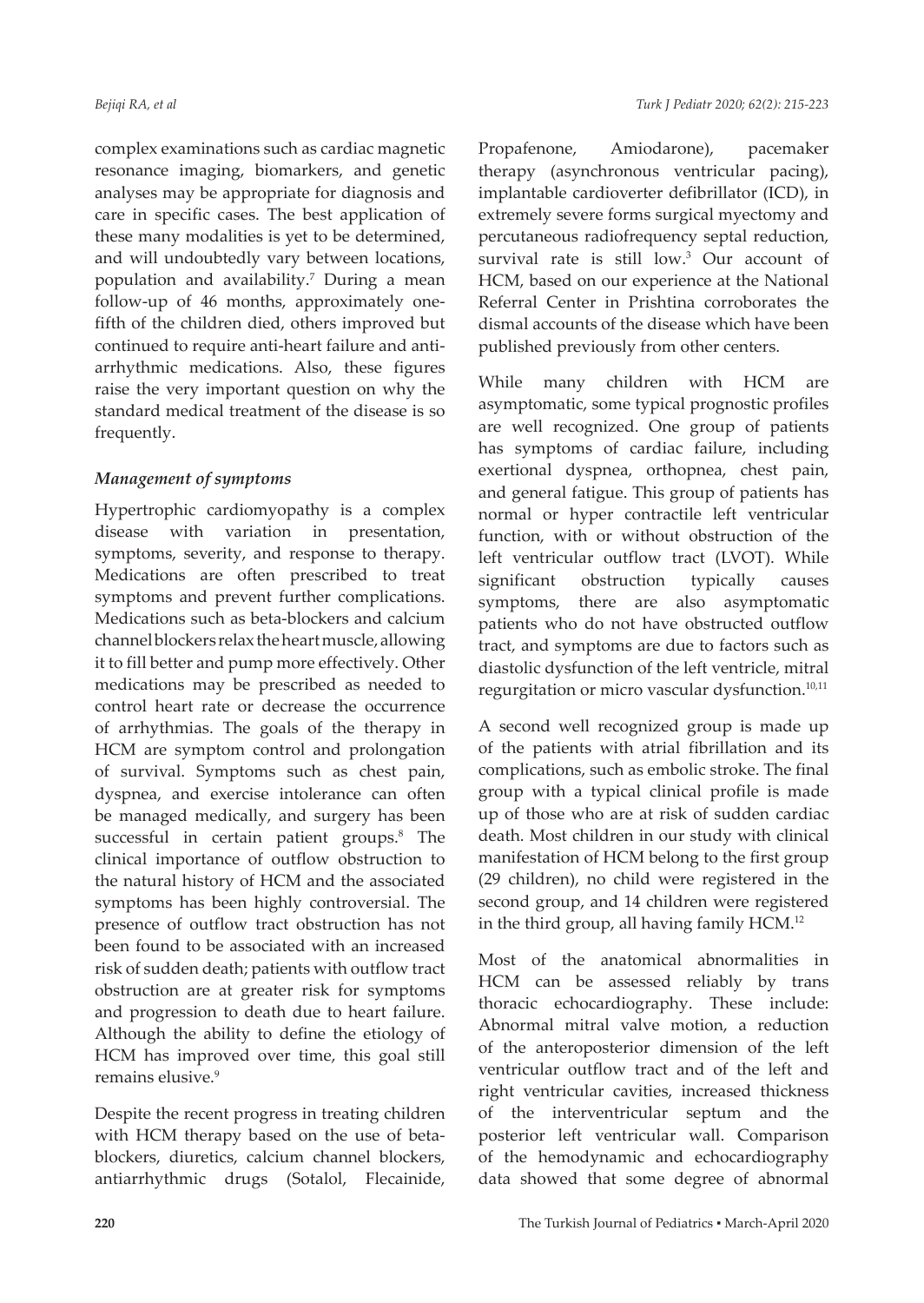mitral valve motion during systole may occur in the absence of left ventricular outflow tract obstruction. Other, hitherto unrecognized, abnormalities in HCM detected by this technique are: Aortic valve regurgitation in 1/3 of children with evidence of left ventricular outflow tract obstruction at cardiac catheterization, left ventricular inflow tract obstruction at the mitral valve level associated with gross septal hypertrophy and abnormal forward displacement of the posterior mitral valve leaflet and of the chordae tendineae during systole.<sup>5,6</sup>

Hypertrophic obstructive cardiomyopathy is an uncommon cause of left ventricular outflow tract obstruction in children. In symptomatic patients, with a severe form of LVOT obstruction, open heart surgical myectomy has been the only therapeutic option. Recent data in treating patients with obstructive form of the HCM, using percutaneous radiofrequency septal reduction, as an alternative to surgical myectomy, from many centers showed enviable results, especially after having failed pharmacological therapy.4,13 Transthoracic and transesophageal Doppler echocardiography is a gold standard to document the degree of myocardial septal hypertrophy and the gradient at rest across the left ventricular outflow tract. Twelve children from our study group developed severe form of obstructive cardiomyopathy and, due to technical limitation; none of the children were treated surgically or by using radiofrequency procedure.14,15

Cardiac magnetic resonance imaging (CMRI), is considered the gold standard for determining the physical properties of the left ventricular wall and can serve as an alternative screening tool when an echocardiogram provides inconclusive results, especially in the identification of segmental lateral ventricular hypertrophy where echocardiography cannot be accomplished alone.<sup>16</sup> A limitation of our study is the lack of CMRI application in examination and diagnosis of children with HCM as a result of the deficiency of MRI equipment at our institutional the time of study.

Currently, cardiac transplantation is the ultimate surgical resort for patients who do not respond to medical or surgical treatment. But the option is available only in relatively few centers, most of them in United States of America and in Europe. For the pediatric cardiologist who has no recourse to cardiac transplantation, caring for the child with HCM and treatment-resistant cardiac failure remains a very challenging assignment.17 Quite often, the choice must be made between continuing treatment with barely effective conventional drugs, adding Carvedilol and Amiodarone, implantation of the implantable cardioverter defibrillator, despite their ill-defined pediatric dosing and lingering uncertainties about efficacy in children. In all probability, the choice will be influenced as much by the available resources as by the embraced philosophies of care.17,18

A limitation of our study relates to the diagnosis of pathohistological type of HCM which, for the technical reason, was completely based on the clinical and transthoracic thoracic echocardiography examination. Indeed, the recent statement of the American Heart Association on cardiomyopathies does not recommend endomyocardial biopsy as a test for the diagnosis of disease even though endomyocardial biopsy, evaluated using the Dallas criteria, remains the gold standard for diagnosis. Endomyocardial biopsy is not feasible in most centers that provide care for children with cardiac disease, including HCM.19,20 The clinical implication of all these factors is that in many centers, including ours, the etiology of HCMis often uncertain. In the absence of etiology, treatment aimed at the cause is either impossible or, at best, empirical.

A limitation of our study with regard to the treatment was also the inability to apply pulse Holter monitoring for accurate diagnosis of the type of heart rhythm disturbances. Pathological findings with pulse Holter monitoring contribute to the prevention of sudden death or to determining the indication for implantation of the ICD. Despite the strong indication for this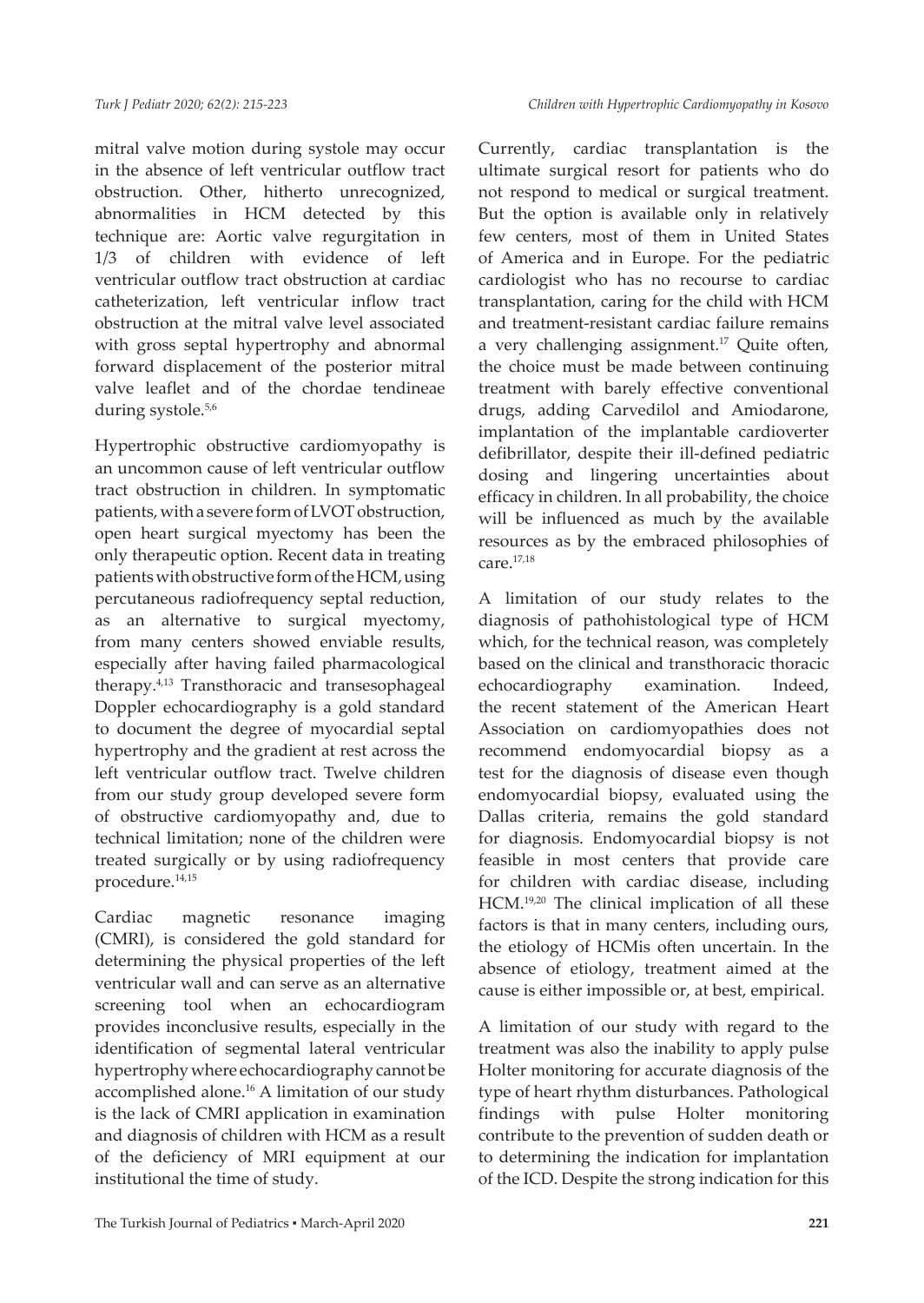treatment and sudden death of 7 members from the same family, none of the children from our study group was treated with the  $ICD$ .<sup>21,22</sup>

HCM is often severe in our patients. While the clinical diagnosis is usually easy, and the hemodynamic severity can be ascertained fairly accurately, the etiology is frequently uncertain. The response to standard anti-failure medical and surgical treatment is often unsatisfactory and cardiac transplantation is not feasible. For the time being, the hope for improved survival in our center, and similar centers, are hinged on on-going international efforts to manipulate multifactor mechanisms implicated in HCM.

#### **REFERENCES**

- 1. Lipshultz SE, Sleeper LA, Towbin JA, et al. The incidence of pediatric cardiomyopathy in two regions of the United States. N Engl J Med 2003; 348: 1647-1655.
- 2. Maron BJ. Hypertrophic cardiomyopathy in childhood. Pediatr Clin North Am 2004; 51: 1305- 1346.
- 3. Colan SD, Lipshultz SE, Lowe AM, et al. Epidemiology and cause-specific outcome of hypertrophic cardiomyopathy in children: findings from the Pediatric Cardiomyopathy Registry. Circulation 2007; 115: 773-781.
- 4. Bos JM, Towbin JA, Ackerman MJ. Diagnostic, prognostic and therapeutic implications of genetic testing for hypertrophic cardiomyopathy. J Am Coll Cardiol 2009; 54: 201-211.
- 5. Maron MS, Olivotto I, Betocchi S, et al. Effect of left ventricular outflow tract obstruction on clinical outcome in hypertrophic cardiomyopathy. N Engl J Med 2003; 348: 295-303.
- 6. Maron BJ. Echocardiographic assessment of left ventricular hypertrophy in patients with obstructive or nonobstructive hypertrophic cardiomyopathy. Eur Heart J 1983; 4(Suppl F) 73-91.
- 7. Dimitrow PP, Podolec P, Grodecki J, et al. Comparison of dual-chamber pacing with nonsurgical septal reduction effect in patients with hypertrophic obstructive cardiomyopathy. Int J Cardiol 2004; 94: 31-34.
- 8. Nishimura RA, Holmes DR Jr. Clinical practice. Hypertrophic obstructive cardiomyopathy. N Engl J Med 2004; 350: 1320-1327.
- 9. Colan SD. Treatment of hypertrophic cardiomyopathy in childhood. Progr Pediatr Cardiol 2011; 31: 13-19.
- 10. Dadlani GH, Harmon WG, Perez-Colon E, Sokoloski MC, Wilmot I, Lipshultz SE. Diagnosis and screening of hypertrophic cardiomyopathy in children. Progr Pediatr Cardiol 2011; 31: 21-27.
- 11. Maron BJ. Sudden death in hypertrophic cardiomyopathy. J Cardiovasc Trans Res 2009; 2: 368-380.
- 12. Hindieh W, Adler A, Weissler-Snir A, Fourey D, Harris S, Rakowski H. Exercise in patients with hypertrophic cardiomyopathy: a review of current evidence, national guideline recommendations and a proposal for a new direction to fitness. J Sci Med Sport 2017; 20: 333-338.
- 13. Minakata K, Dearani JA, Schaff HV, O'Leary PW, Ommen SR, Danielson GK. Mechanisms for recurrent left ventricular outflow tract obstruction after septal myectomy for obstructive hypertrophic cardiomyopathy. Ann Thorac Surg 2005; 80: 851-856.
- 14. Semsarian C, Richmond DR. Sudden cardiac death in familial hypertrophic cardiomyopathy: an Australian experience. Aust N Z J Med 1999; 29: 368- 370.
- 15. Elliott P, Spirito P. Prevention of hypertrophic cardiomyopathy-related deaths: theory and practice. Heart 2008; 94: 1269-1275.
- 16. Spirito P, Autore C, Rapezzi C, et al. Syncope and risk of sudden death in hypertrophic cardiomyopathy. Circulation 2009; 119: 1703-1710.
- 17. Maron MS, Olivotto I, Zenovich AG, et al. Hypertrophic cardiomyopathy is predominantly a disease of left ventricular outflow tract obstruction. Circulation 2006; 114: 2232-2239.
- 18. Hess OM, Sigwart U. New treatment strategies for hypertrophic obstructive cardiomyopathy: alcohol ablation of the septum: the new gold standard? J Am Coll Cardiol 2004; 44: 2054-2055.
- 19. Maron BJ, Yacoub M, Dearani JA. Benefits of surgery in obstructive hypertrophic cardiomyopathy: bring septal myectomy back for European patients. Eur Heart J 2011; 32: 1055-1058.
- 20. Emmel M, Sreeram N, de Giovanni JV, Brockmeier K. Radiofrequency catheter septal ablation for hypertrophic obstructive cardiomyopathy in childhood. Z Kardiol 2005; 94: 699-703.